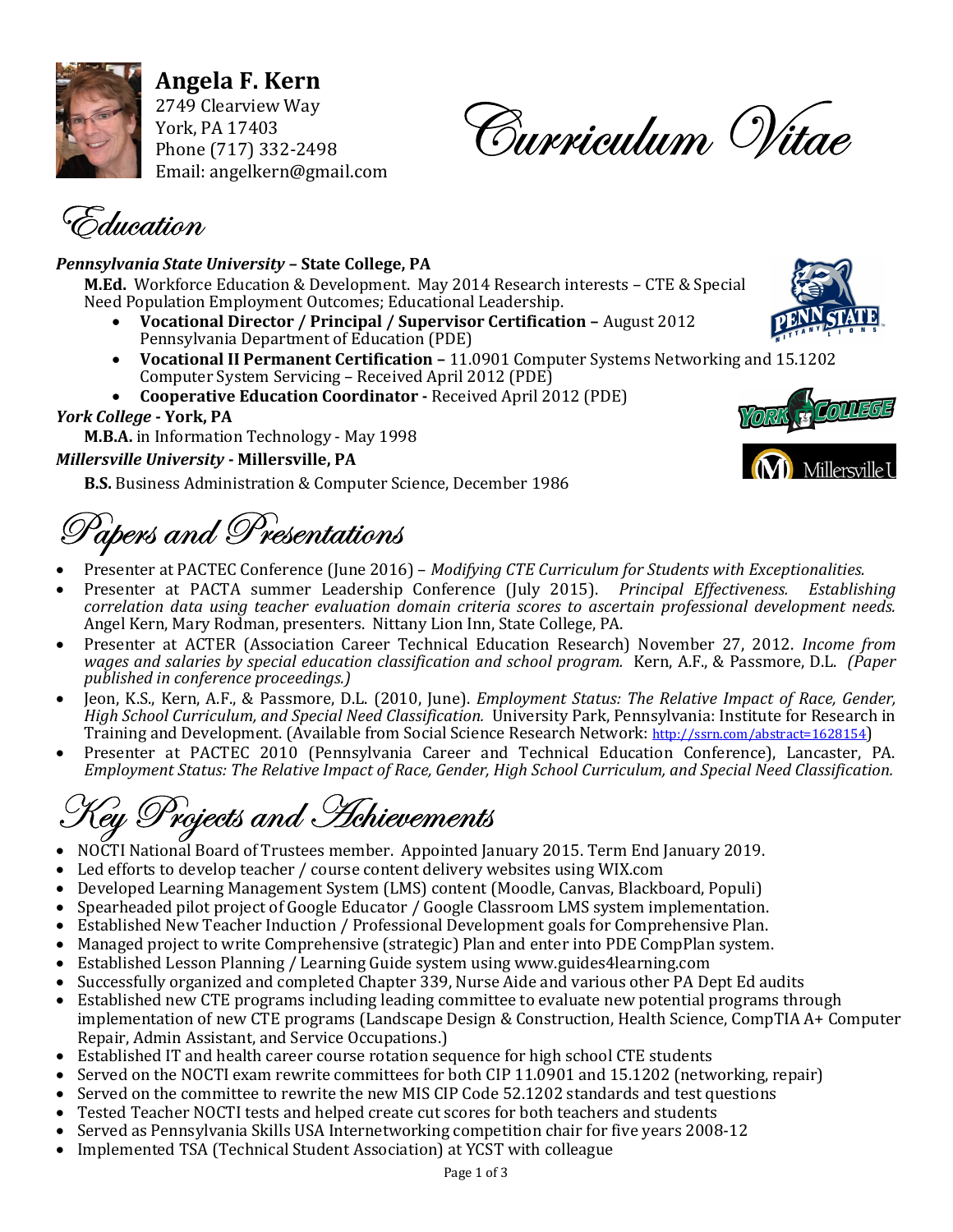- Served as Engineering / Construction Academy Leader at York County School Technology
- Implemented project management philosophy in education, leadership and management roles.
- Negotiated maintenance contracts resulting in a 25% decrease in technology maintenance costs
- Directed the design and installation of a \$2 million LAN/WAN infrastructure
- Wrote business continuity plans, established DR site and conducted disaster recovery tests
- Selected cost effective and highly secure firewall, intrusion defense and security solutions
- Organized an Incident Response Team; wrote and promoted security policies and procedures
- Organized and implemented Technology Steering & Horizon Steering Committees
- Successful cultivator of high performing teams using project management discipline

# Professional Experience

# Information Systems Security Analyst

TEK Systems (Contracted to Armstrong Ceilings) – Marietta, PA Nov, Dec, 2018 Provide Level 3 security / incident support. Engineer security response playbooks. Monitor Splunk-ES anomaly

detection system. Research and report on suspected security incidents. Monitor and communicate daily security posture of the organization. Conduct vulnerability scans using Rapid7 Nexpose. Assigned to project to develop risk analysis and prioritization program. Using NIST Cybersecurity Framework to provide security metrics.

## Corporate Faculty

# Harrisburg University of Science & Technology – Harrisburg, PA February 2018 – present

Prepare curriculum and teach secondary, undergraduate and graduate courses including CISC 661 – Cybersecurity / Cyberwarfare; CISC 320 Computer Forensics; CISSP / CISA Exam Professional Education courses. Also helped establish the Nupaths, LLC pilot high school - IT Fundamentals, CompTIA A+/Net+ courses. Developed learning management system content with interactive instructional technology materials

# Director of Secondary Education

# Berks Career & Technology Center – Leesport, PA June 2017 – February 2018

Lead curriculum delivery and technology integration initiatives at a career technical high school of 1900 students and 225 staff. Supervise systems delivery including Microsoft 365, Classmate Student Information System, Schoology LMS, PA Department of Education (PDESuite) online systems and reporting (PIMS). Spearhead School Improvement process, Middle States, and ISO 9015 certification via continuous improvement model and extensive data review. Supervise audits and program certifications using COBIT risk analysis model. Manage IT to NIST and ISO 27001 standards. Responsible for all compliance activities including FERPA, HIPAA and Children's Internet Protection Act.

# Part-time Instructor

Penn State Great Valley Sept 2016 – present Designed, prepared and teach CISSP (Certified Information Systems Security Professional) Exam Prep course for Professional Development program. The course exposes the student to the eight (8) domains of knowledge required to pass the CISSP exam.

# Assistant Director

# Central Monto Technical High School – Plymouth Meeting, PA August 2012 – July 2017

Responsible for day-to-day operation of a career technical high school including curriculum and instruction, discipline and development / evaluation of professional staff and instructional aides. Served as TAP / TSTW PDE program director and NOCTI coordinator. Supervise PDE / BCTE Chapter 339 audit, nursing assistant program PA state audit and NATEF (automotive program) recertification. Managed Comprehensive Planning from establishing work committees through final approval with PDE.

# Educator, Computer Networking Teacher

York County School of Technology - York, PA Aug 2006 – Aug 2006 – Aug 2012

Responsible for CompTIA A+, Network+, Security+, Cisco CCNA, and IT Essentials training programs. Made major changes and updates to the curriculum and succeeded in getting local businesses to donate equipment and time in support of the school's mission to train young adults to enter the workforce.

# **Information Security Analyst** Summer 2011

# PHEAA – Harrisburg, PA

Summer contract position to assist with stalled projects within the Information Security Department at the Pennsylvania Higher Education Assistance Agency. Completed project to force encryption of all USB and CD / DVD media attached any device within the company, using TrendMicro Endpoint Encryption Software. Facilitated security log consolidation & automated reporting project using scripting tools and GFI Langard databases.

# Adjunct Professor

Pennsylvania State University (York Campus)  $\frac{1}{2}$  (*January – May 2009*